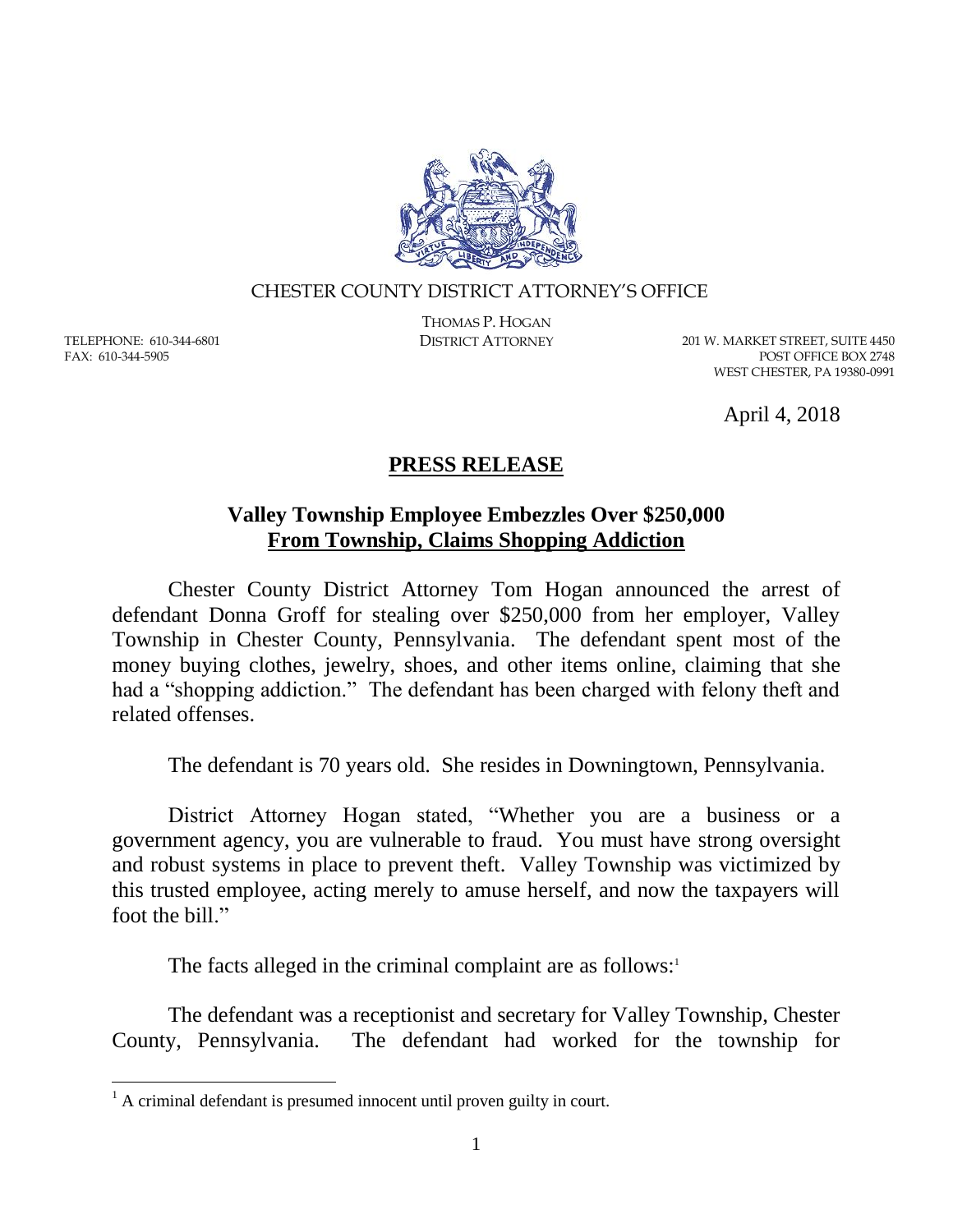approximately 10 years. She was trusted and well-liked. The defendant's duties included handling cash payments by citizens for their water, sewer, and trash bills.

In December of 2017, another Valley Township employee was reconciling the cash payments for water, sewer, and trash bills with the township's bank accounts. This other employee discovered large discrepancies for the year, with incoming cash never making it to the township bank accounts and fraudulent bank deposit slips.

The Chester County Detectives were called to investigate. Based on an extensive review of records, interviews, and other evidence, the Detectives discovered that the defendant had been systematically embezzling from the township for at least four years.

The defendant stole cash payments for water, sewer, and trash bills. She simply put the cash into her purse and walked out with it at the end of the day. She fabricated fraudulent bank deposit slips and altered bookkeeping records to cover up the crime.

The defendant stole a total of \$264,577.87 from Valley Township. She initially used the money to pay for medical and dental bills. However, she claimed a "shopping addiction" and spent the majority of the money in hundreds of transactions with QVC and other shopping outlets. She used the stolen money to buy designer clothes, jewelry, shoes, makeup, decorations for her home, and other items.

The defendant was fired by Valley Township when the thefts were discovered. She has been arrested for felony theft, tampering with records, unlawful use of a computer, and other crimes. Bail was set at \$100,000 unsecured.

District Attorney Hogan added, "This investigation is ongoing. Valley Township needs to do a comprehensive audit of the township's finances to determine if there are any other problems or systemic weaknesses."